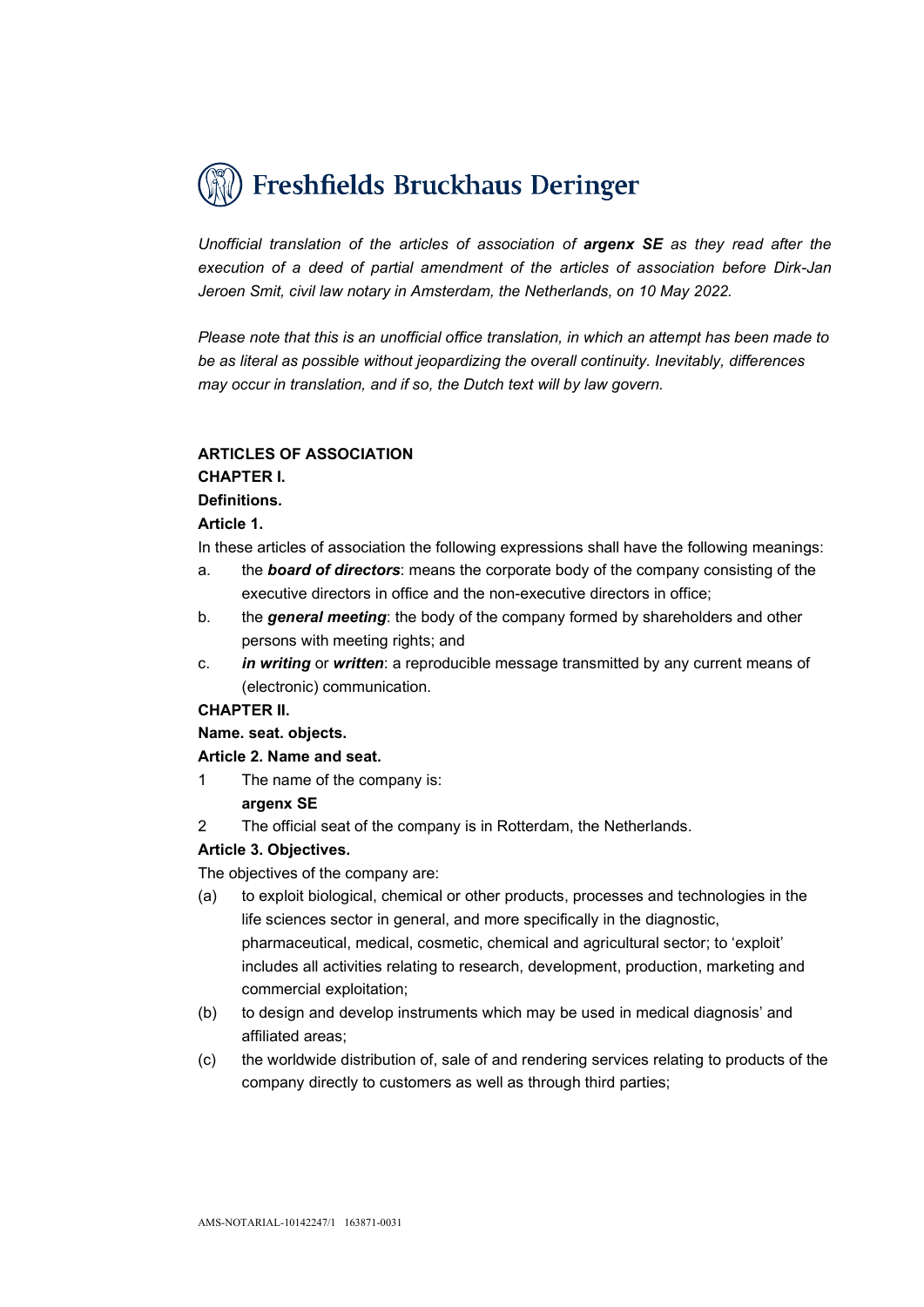- (d) to incorporate, to participate in any way whatsoever, to manage, to supervise, to operate and to promote enterprises, businesses and companies;
- (e) to render advice and services to businesses and companies with which the company forms a group and to third parties;
- (f) to finance businesses and companies;
- (g) to borrow, to lend and to raise funds, including the issue of bonds, promissory notes or other securities or evidence of indebtedness as well as to enter into agreements in connection with the aforementioned;
- (h) to render guarantees, to bind the company and to pledge its assets for obligations of the companies and enterprises with which it forms a group and on behalf of third parties;
- (i) to obtain, alienate, manage and exploit registered property and items of property in general;
- (j) to trade in currencies, securities and items of property in general;
- (k) to develop and trade in patents, trade marks, licenses, know-how and other industrial property rights;
- (l) to perform any and all activities of industrial, financial or commercial nature,

as well as everything pertaining the foregoing, relating thereto or conductive thereto, all in the widest sense of the word.

# CHAPTER III.

## Authorised capital and shares. Shareholders' register.

## Article 4. Authorised capital and shares.

- 1. The authorised capital of the company amounts to nine million euro  $(\epsilon 9.000.000)$ .
- 2. The capital is divided into ninety million (90,000,000) ordinary shares with a nominal value of ten eurocent ( $\in$  0.10) each, numbered consecutively from 1 onwards.
- 3. All shares are registered shares. No share certificates shall be issued.
- 4. The company may lend its cooperation to the issuance of depository receipts (certificaten van aandelen) for shares in its share capital.
- 5. The board of directors may determine that for the purpose of trading and transfer of shares at a foreign stock exchange, share certificates shall be issued in such form as shall comply with the requirements of such foreign stock exchange.
- 6. On a request in writing by the party concerned and upon provision of satisfactory evidence as to title, replacement share certificates may be issued of share certificates which have been mislaid, stolen or damaged, on such conditions, including, without limitation, the provision of indemnity to the company as the board of directors shall determine.

The costs of the issuance of replacement share certificates may be charged to the applicant. As a result of the issuance of replacement share certificates the original share certificates will become void and the company will have no further obligation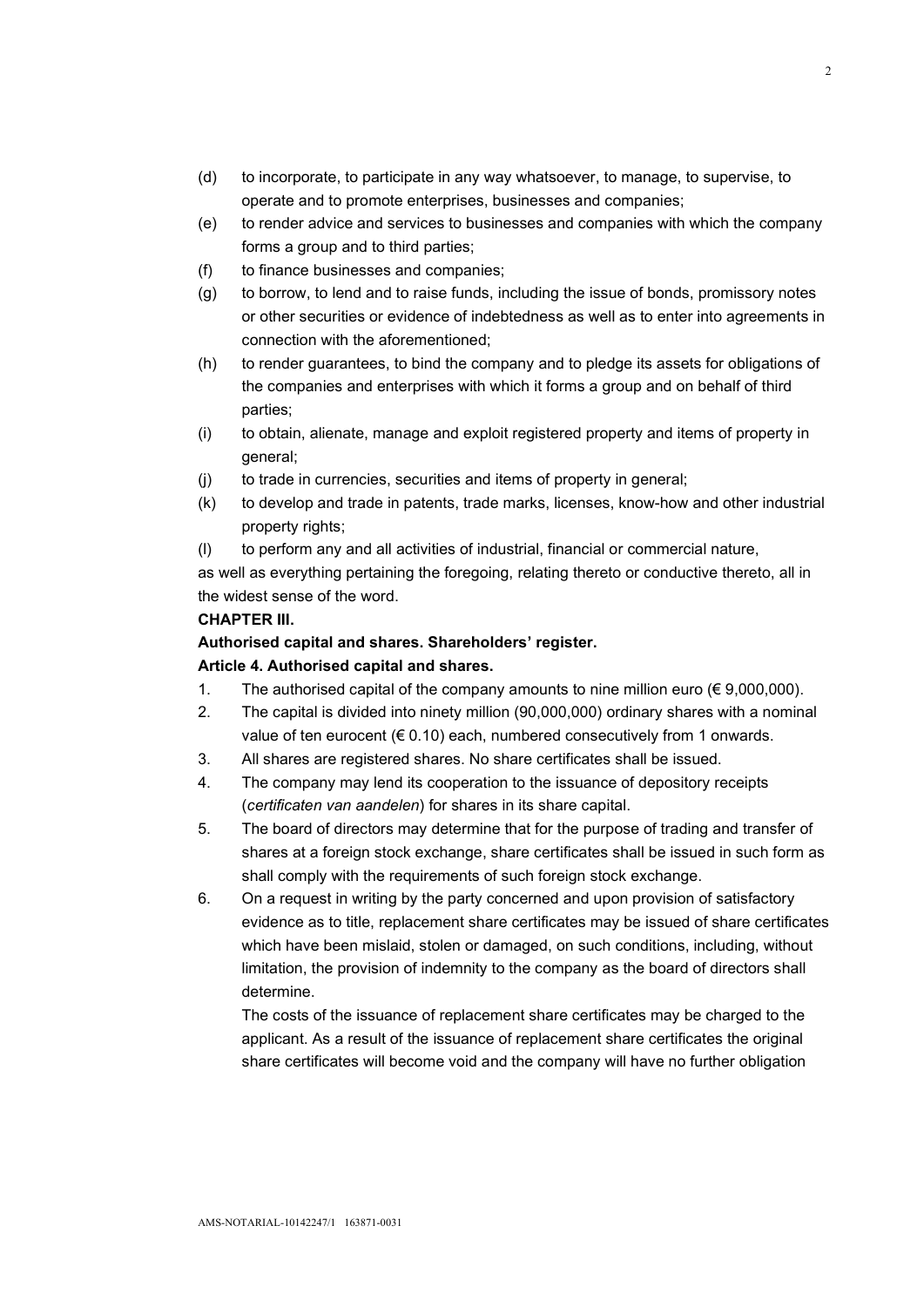with respect to such original share certificates. Replacement share certificates will bear the numbers of the documents they replace.

# CHAPTER IV.

# Issuance of shares.

## Article 5. Issuance of shares. Conditions of issuance.

- 1. The general meeting or alternatively the board of directors, if it has been designated to do so by the general meeting, shall have authority to resolve on any issuance of shares. The general meeting shall, for as long as any such designation of the board of directors for this purpose is in force, no longer have authority to decide on the issuance of shares.
- 2. The general meeting or the board of directors if so designated as provided in paragraph 1 of this article above, shall decide on the price and the further terms and conditions of issuance, with due observance of what has been provided in relation thereto in the law and in the articles of association. The board of directors is expressly authorized to enter into legal acts relating to non-cash contributions without the prior consent of the general meeting.
- 3. If the board of directors is designated to have authority to decide on the issuance of shares, such designation shall specify the maximum number of shares that can be issued under such designation. When making such designation the duration thereof, which shall not be for more than five (5) years, shall be resolved upon at the same time. The designation may be extended from time to time for periods not exceeding five (5) years. The designation may not be withdrawn unless otherwise provided in the resolution in which the designation is made.
- 4. A resolution of the general meeting to issue shares or to designate the board of directors as the competent corporate body to do so, can only be adopted at the proposal of the board of directors.
- 5. What has been provided in the paragraphs 1 to 4 inclusive of this article shall mutatis mutandis be applicable to the granting of rights to subscribe for shares (including amongst others warrants and convertible bonds) but shall not be applicable to the issuance of shares in respect of any exercise of such rights.

## Article 6. Pre-emptive rights.

- 1. Upon the issuance of shares, each holder of shares shall have pre-emptive rights in proportion to the aggregate nominal value of his shares. A shareholder shall not have a pre-emptive right in respect of shares issued against a non-cash contribution. He shall also not have a pre-emptive right in respect of shares issued to employees of the company or of a group company.
- 2. The issuance of shares with pre-emptive rights and the period during which such rights can be exercised shall be announced in the Dutch State Gazette (Staatscourant), in a nationally distributed daily newspaper and on the company's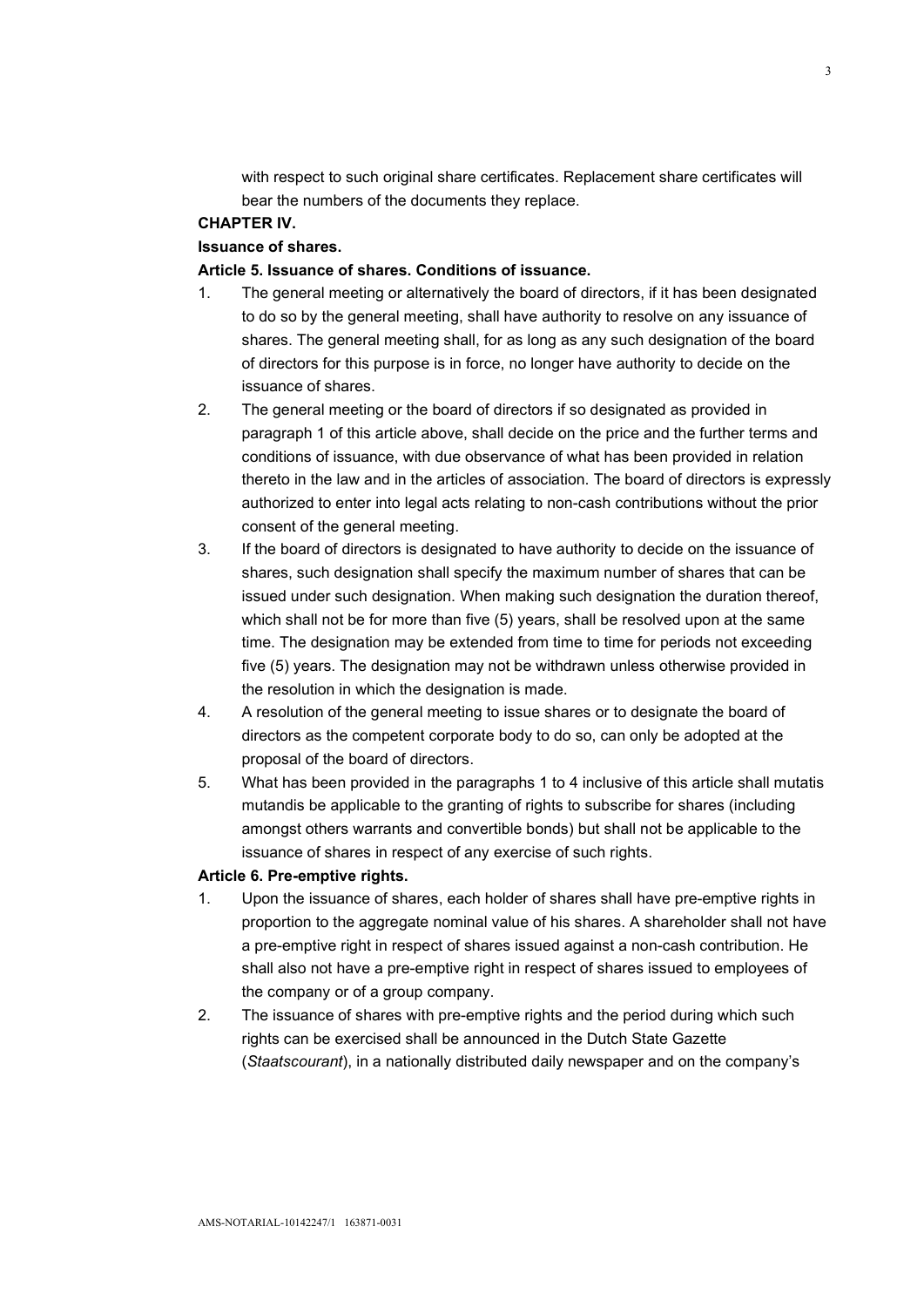corporate website. The exercise period shall be at least two (2) weeks from the day of the announcement in the Dutch State Gazette (Staatscourant).

- 3. Prior to each single issuance, the pre-emptive rights may be limited or excluded by a resolution of the general meeting or a resolution of the board of directors if it has been designated to do so by the general meeting and provided the board of directors has also been authorized to resolve on the issuance of shares of the company.
- 4. A resolution of the general meeting to restrict or exclude the pre-emptive rights or to designate the board of directors as the corporate body competent to do so, can only be adopted at the proposal of the board of directors.
- 5. When rights are granted to subscribe for shares (including amongst others warrants and convertible bonds), the shareholders shall have pre-emptive rights in respect thereof; the foregoing provisions of this article 6 shall apply by analogy. Shareholders shall have no pre-emptive rights in respect of shares issued to a person exercising a right to subscribe for shares (including amongst others warrants and convertible bonds) previously granted.

## CHAPTER V.

# Acquisition of treasury shares. Reduction of issued share capital. Article 7. Own shares.

- 1. When issuing shares, the company may not subscribe for its own shares.
- 2. Provided having been authorized by the general meeting and with due observance of the relevant provisions of the law, the board of directors may resolve that the company acquires its own shares or depository receipts thereof.
- 3. The company may, without authorization by the general meeting, acquire its own shares or depository receipts thereof for the purpose of transferring such shares or depository receipts to employees of the company or of a group company under a scheme applicable to such employees, provided such shares or depository receipts thereof are quoted on the price list of a stock exchange.
- 4. No voting rights may be exercised for any share held by the company or by a subsidiary, nor for any share for which the company or a subsidiary holds the depository receipts. However, usufructuaries and pledgees of shares owned by the company or a subsidiary are not excluded from exercising the voting rights, if the usufruct or pledge was created before the share was owned by the company or a subsidiary. The company or a subsidiary may not exercise voting rights for shares in respect of which it holds a usufruct or pledge.
- 5. Any shares held by the company or by a subsidiary or any shares for which the company or a subsidiary hold the depository receipts, shall not be included for the calculation of the allocation and distribution of profits.
- 6. The board of directors shall be authorized to dispose of shares held by the company or depository receipts thereof.

Article 8. Reduction of the Issued Capital.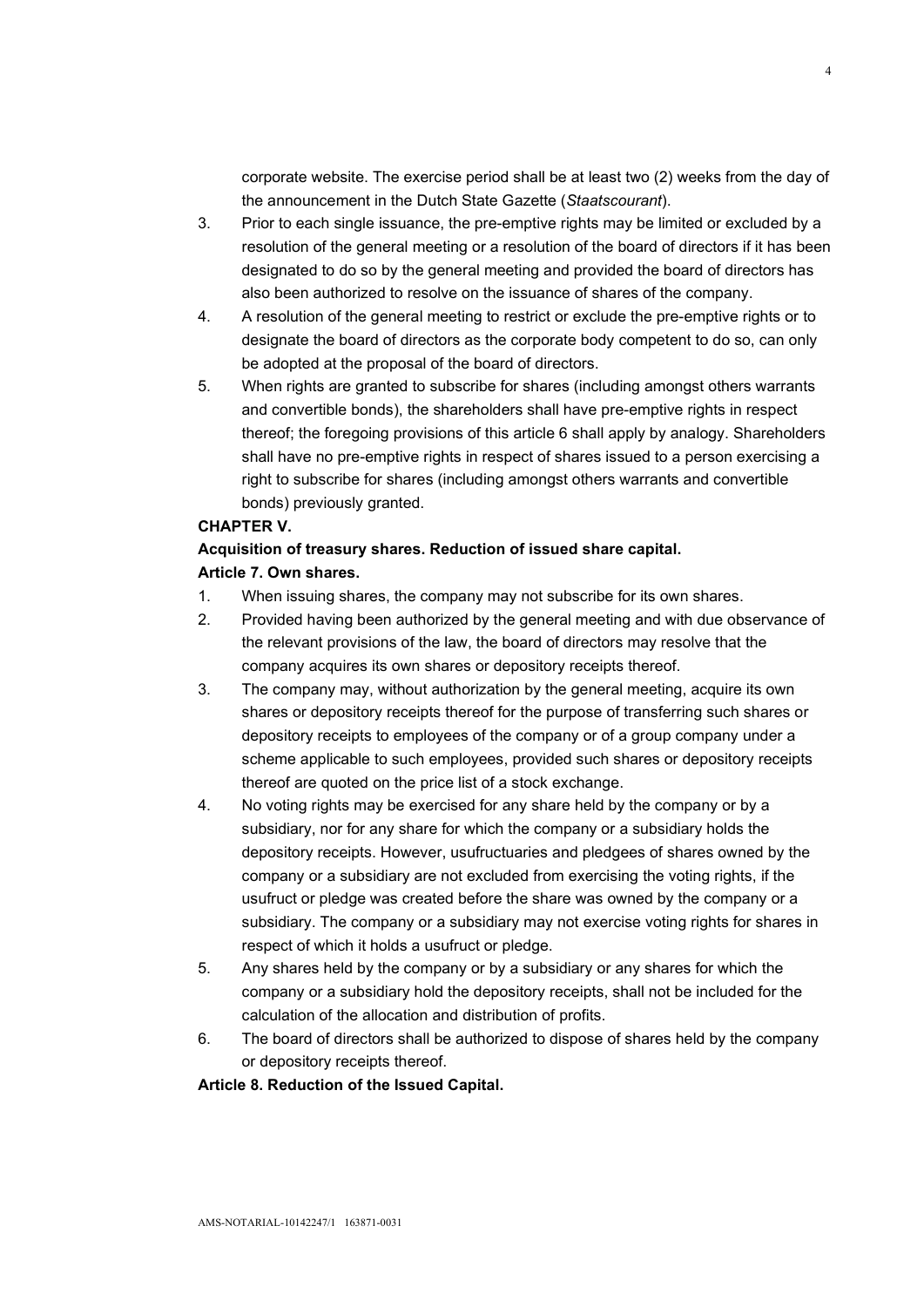The general meeting may, but only at the proposal of the board of directors, resolve to reduce the company's issued capital, with due observance of the relevant provisions of the law.

# CHAPTER VI.

## The board of directors.

#### Article 9. Composition. Appointment, suspension and dismissal. Remuneration.

- 1. The board of directors shall consist of both executive directors having responsibility for the day-to-day management of the company as well as non-executive directors not having such day-to-day responsibility. The board of directors as a whole will be responsible for the strategy of the company.
- 2. The number of directors shall be determined by the board of directors and shall be at least three (3). The number of executive directors must at all times be less than the number of non-executive directors. If the number of non-executive directors in office is less than the number determined by the board of directors, the board of directors shall remain competent, but the board of directors shall proceed to supplement the number of non-executive directors as soon as reasonably possible.
- 3. The general meeting shall appoint the directors. For each seat on the board of directors to be filled, the board of directors shall make one or more proposals.
- 4. When a proposal or recommendation for appointment of a person as an executive director is made, the following particulars shall be stated: his age and the position he holds or has held, insofar as these are relevant for the performance of the duties of an executive director. The proposal or recommendation must state the reasons on which it is based.
- 5. When a proposal or recommendation for appointment of a person as a non-executive director is made, the following particulars shall be stated: his age, his profession, the number of shares he holds and the positions he holds or has held, insofar as these are relevant for the performance of the duties of a non-executive director. Furthermore, the names of the legal entities of which he is already a supervisory board member or a non-executive member of the board of directors shall be indicated; if those include legal entities which belong to the same group, a reference of that group will be sufficient. The proposal or recommendation must state the reasons on which it is based.
- 6. Each director may be suspended or dismissed at any time by the general meeting.
- 7. A member of the board of directors shall retire not later than on the day on which the first general meeting is held following lapse of four years since his appointment. A member of the board of directors retiring pursuant to this paragraph 7 may be reappointed.
- 8. The company shall have a policy in respect of the remuneration of the members of the board of directors, on proposal of the non-executive directors.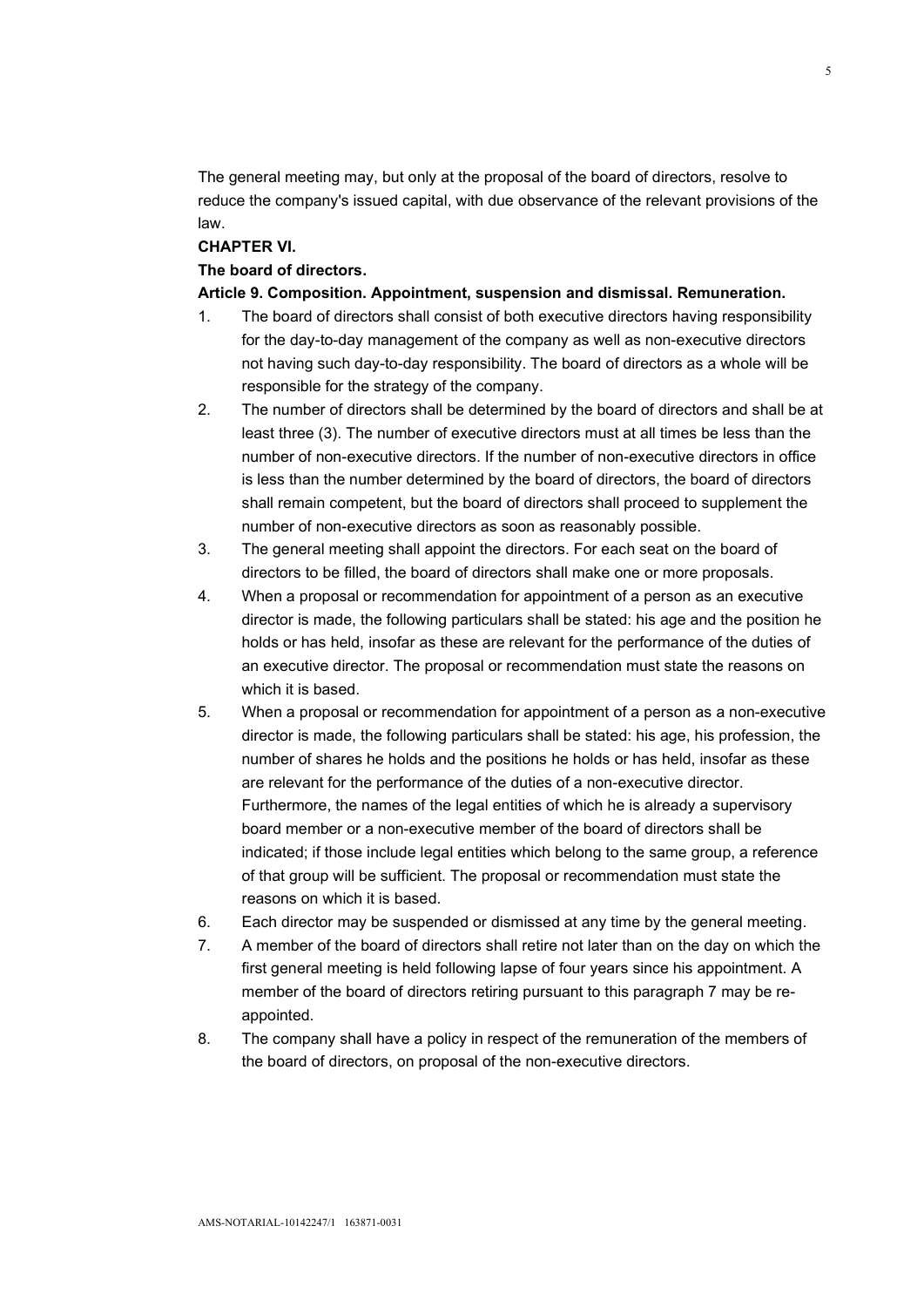- 9. With due observation of the remuneration policy referred to in paragraph 8 of this article above and the provisions of law, the board of directors may determine the remuneration for the directors in respect of the performance of their duties, provided that nothing herein contained shall preclude any directors from serving the company or any subsidiary or related company thereof in any other capacity and receiving compensation therefor.
- 10. The company shall not grant its directors any personal loans, guarantees or the like unless in the normal course of business, as regards executive directors on terms applicable to the personnel as a whole, and after approval of the non-executive directors.

# Article 10. Allocation of tasks and duties among the executive directors and the nonexecutive directors.

- 1. The executive directors shall be entrusted with the management of the company.
- 2. It shall be the duty of the non-executive directors to supervise the management of the executive members of the board of directors and the general course of affairs in the company and the business connected with it. The non-executive directors shall assist the executive directors by giving advice.
- 3. In performing their respective duties both the executive directors as well as the nonexecutive directors shall act in accordance with the interests of the company and the business connected with it.
- 4. Subject to paragraph 1 of article 9 and paragraphs 1 and 2 of this article, the board of directors shall establish rules which shall include an allocation of tasks amongst the executive directors and non-executive directors and which may provide for delegation of powers. In this context, the board of directors shall also determine the duties for which each executive directors in particular shall be responsible. Such rules and allocation of duties must be put in writing.
- 5. The board of directors shall appoint one of its non-executive directors as chairperson of the board of directors. Furthermore, the board of directors may appoint one or more deputy chairpersons from among its other non-executive directors. The board of directors may grant titles to the executive directors, including but not limited to chief executive officer and chief financial officer.
- 6. The non-executive directors may request assistance from experts. The costs of such assistance shall be for the account of the company.
- 7. The non-executive directors may decide that one or more non-executive directors and/or experts shall have access to the office and the other buildings and premises of the company and that such persons shall be authorised to inspect the books and records of the company.

## Article 11. Meetings of the board of directors. Decision-making process.

1. The rules referred to in article 10, paragraph 4, shall further provide for the decisionmaking process and working methods of the board of directors as a whole, as well as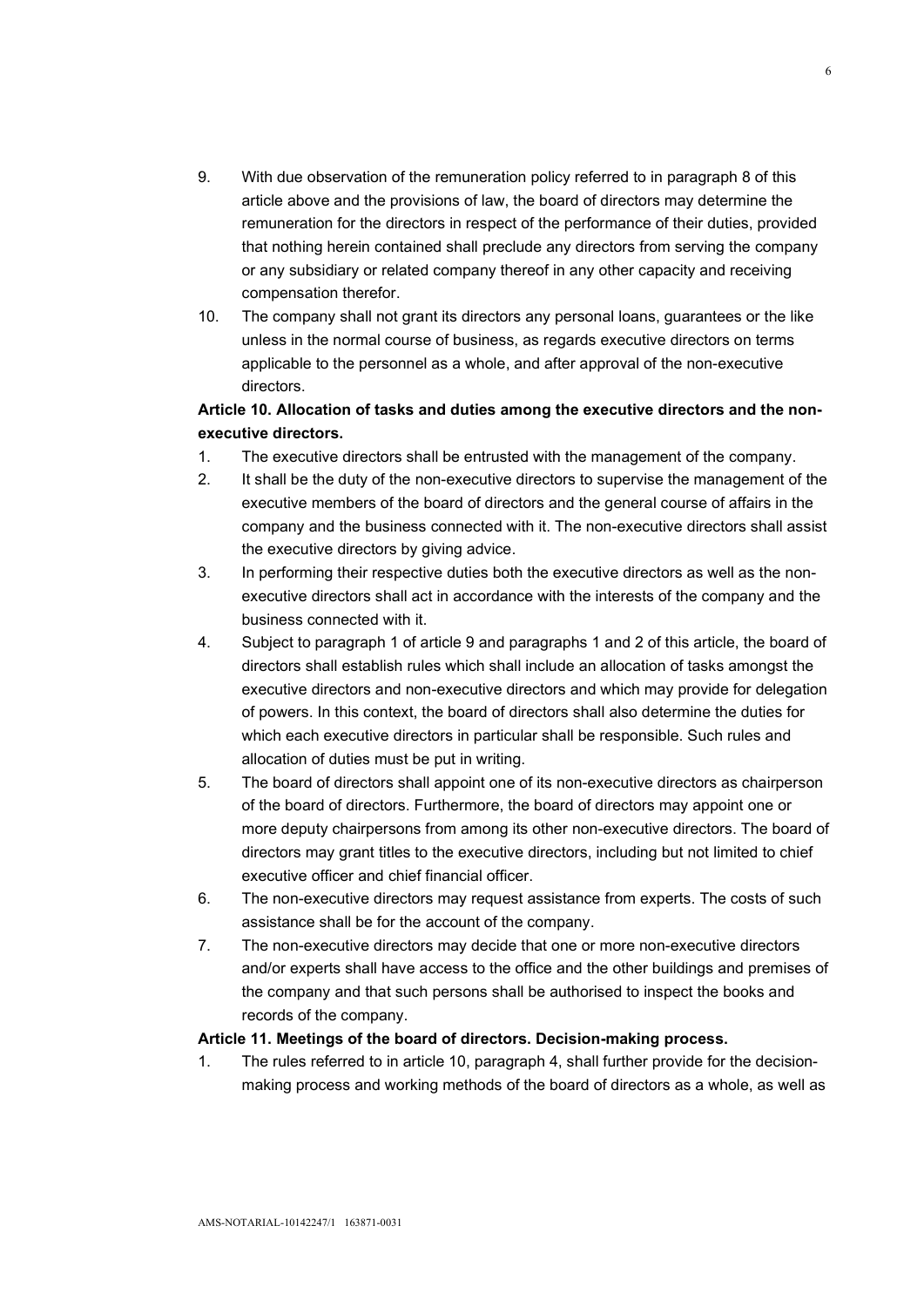of the executive directors and the non-executive directors separately in addition to the relevant provisions of these articles of association.

- 2. The non-executive directors shall meet together with the executive directors at least once every three (3) months, to discuss the progress and foreseeable development of the company's business. The non-execute directors shall furthermore meet together with the executive directors whenever necessary.
- 3. The board of directors can only adopt valid resolutions when the majority of the relevant directors in office shall be present or represented at the board meeting.
- 4. A member of the board of directors may only be represented by a co-member of the board of directors authorised in writing. A member of the board of directors may not act as proxy for more than one co-member.
- 5. All resolutions shall be adopted by the favourable vote of the majority of the relevant directors present or represented at the meeting, provided that the rules shall contain the resolutions of the board of directors that are subject to the approval of a certain majority of non-executive directors. Each director shall have one (1) vote. In case of a tie of votes, the proposal shall be rejected. The chairman of the board of directors does not have a casting vote.
- 6. Resolutions of the board of directors may also be adopted outside of a meeting in writing, provided that all directors in office (in respect of whom no conflict of interest exists as referred to in paragraph 7) have consented in writing to this manner of decision-making.
- 7. A director having a direct or indirect personal interest that conflicts with the interest of the company and its affiliated enterprise has a conflict of interest. Each director shall inform all other directors of a conflict of interest without delay. A director shall not participate in the deliberations and decision-making process in relation to an item if he has a conflict of interest with respect thereto. In such case, the other directors shall resolve the item. In case because of this no resolution can be adopted by the executive directors, the non-executive directors will resolve on the matter. In case because of this no resolution can be adopted by the non-executive directors, the board of directors will resolve on the matter as if there were no conflict of interest within the meaning of the first sentence of this paragraph.

## Article 12. Committees.

- 1. The board of directors shall appoint from among its non-executive directors an audit committee, a remuneration committee and a selection and appointment committee. The board of directors may decide to combine the tasks and duties of the remuneration committee and a selection and appointment committee and entrust those to one committee.
- 2. The board of directors shall have power to appoint any further committees, composed of directors and officers of the company and of group companies.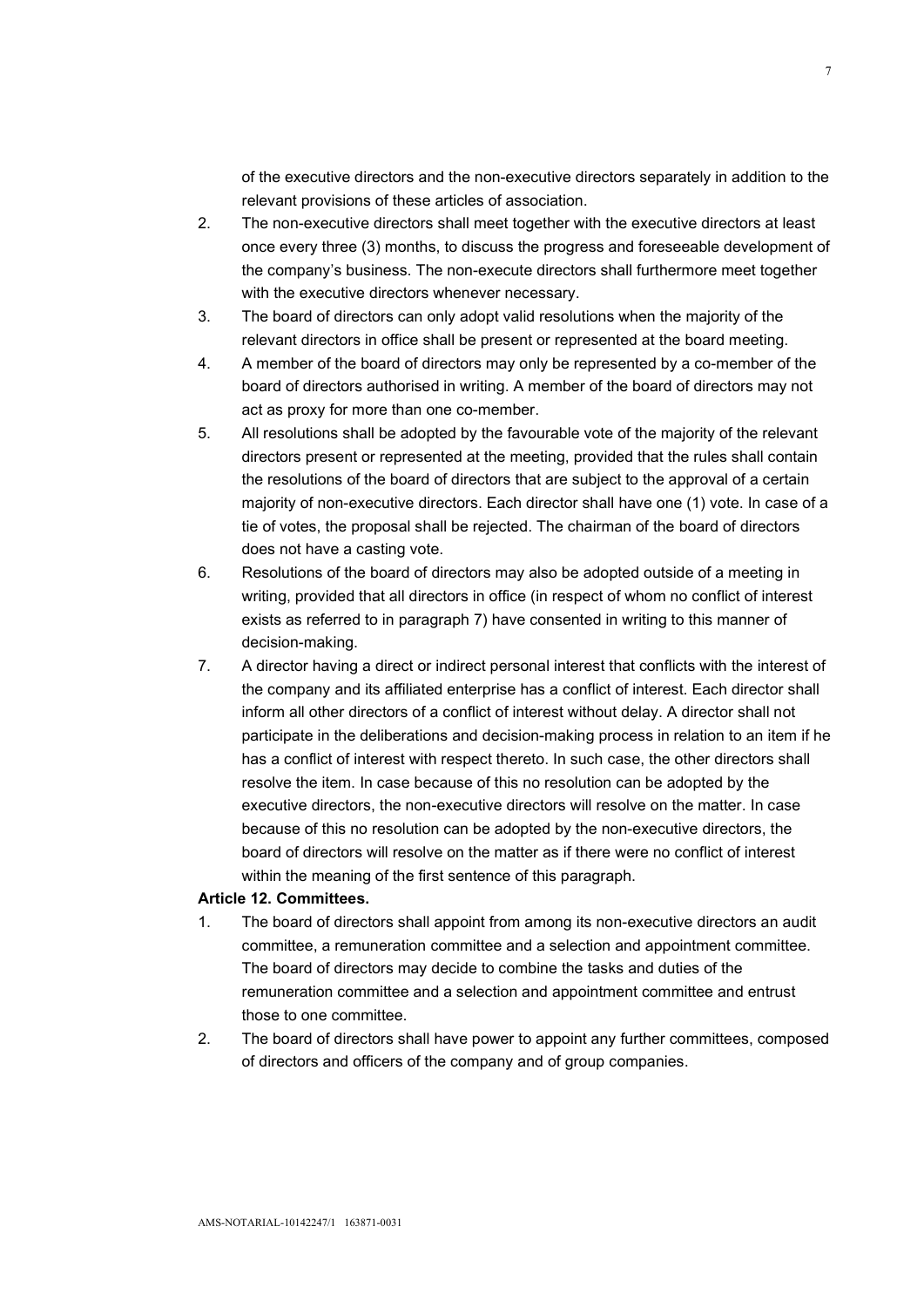3. The board of directors shall determine the duties and powers of the committees referred to in the preceding paragraph of this article. For the avoidance of doubt, even though such committees act on the basis of delegation of certain responsibilities of the board of directors, the board of directors shall remain fully responsible for the actions undertaken by such committees.

#### Article 13. Representation.

- 1. The board of directors shall be authorised to represent the company. Each executive director is also authorised to represent the company.
- 2. The board of directors may appoint individuals (procuratiehouders) with general or limited power to represent the company. Each of these individuals shall be able to represent the company with due observance of any restrictions imposed on him. The board of directors shall determine their titles.

#### Article 14. Absence (ontstentenis) or prevention (belet).

- 1. If one or more executive directors is/are absent or prevented from performing their duties, the remaining executive director(s) shall be temporarily entrusted with the entire management of the company. If all executive directors or the sole executive director are/is absent or prevented from performing their/its duties, the management of the company shall be temporarily entrusted to the non-executive directors, with the authority to temporarily entrust the management of the company to one or more nonexecutive directors in particular and/or one or more other persons designated for this purpose.
- 2. If one or more non-executive directors is/are absent or prevented from performing their duties, the remaining non-executive director(s) shall be temporarily entrusted with the tasks and duties of the non-executive directors. If all non-executive directors or the sole non-executive director are/is absent or prevented from performing their/its duties, the tasks and duties of the non-executive directors shall be temporarily entrusted to one or more other persons designated for this purpose by the general meeting.

#### Article 15. Indemnity.

The company shall indemnify any and all of its directors, officers, former directors, former officers against any and all liabilities, claims, judgments, fines and penalties incurred by them as a result of any threatened, pending or completed action, investigation or other proceeding, whether civil, criminal or administrative, brought by any party other than the company itself or its group companies, in relation to acts or omissions in or related to his or her capacity as director or officer of the company, except in relation to claims insofar as they relate to the gaining in fact of personal profits, advantages or remuneration to which the relevant person was not legally entitled, or if the relevant person has been adjudged to be liable for wilful misconduct or intentional recklessness. Such indemnification shall be deemed not to preclude any other rights to which those indemnified may be entitled otherwise.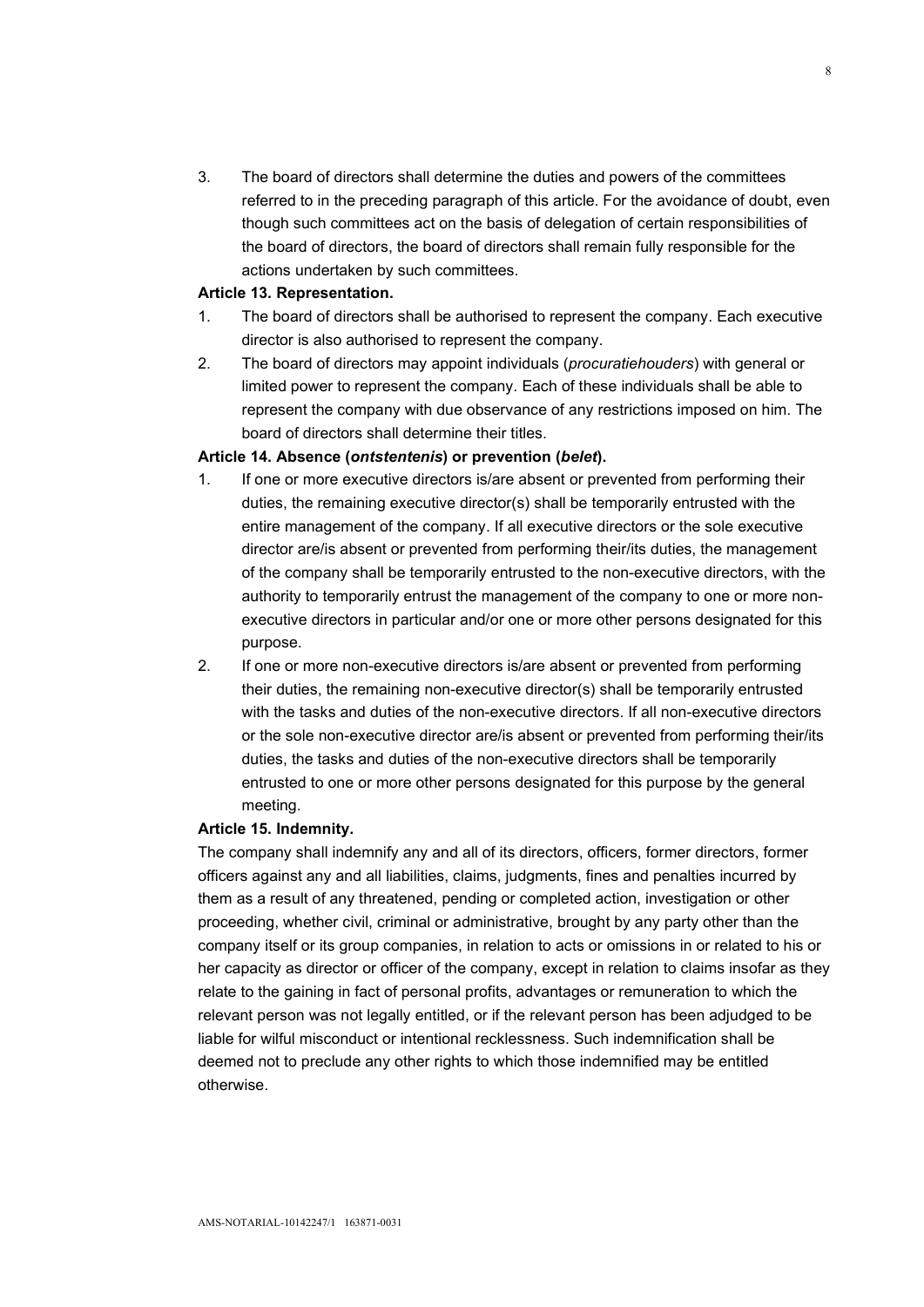## CHAPTER VII.

# Financial year and annual accounts. Profits and distributions. Article 16. Financial year and annual accounts.

- 1. The company's financial year shall be the calendar year.
- 2. Annually, not later than four months after the end of the financial year, the board of directors shall prepare the balance sheet and the profit and loss account together with the explanatory notes thereto (the **annual accounts**).

## Article 17. Audit.

- 1. The general meeting shall appoint an accountant to examine the annual accounts drawn up by the board of directors, to report thereon to the board of directors, and to express an opinion with regard thereto.
- 2. If the general meeting fails to appoint the accountant as referred to in paragraph 1 of this article, this appointment shall be made by the board of directors.
- 3. The accountant may be questioned by the general meeting in relation to his statement on the fairness of the annual accounts. The accountant shall be invited to attend the general meeting convened for the adoption of the annual accounts.
- 4. The accountant shall, in any event, attend the meeting of the board of directors at which the report of the accountant is discussed, and at which the annual accounts are to be approved.

## Article 18. Publication of the annual accounts; semi-annual accounts.

- 1. The company shall ensure that the annual accounts, the annual report and the other data referred to in paragraph 3 of this article 18 and the statements are available at its office as from the date on which the general meeting at which they are intended to be dealt with is called, as well as on the website of the company. The shareholders and those who are permitted by law to attend the meetings of shareholders shall be enabled to inspect these documents at the company's office and to obtain copies thereof free of charge.
- 2. The company shall publish the adopted annual accounts in accordance with the applicable provisions of the law and the applicable stock exchange regulations within the stipulated time.
- 3. A copy of the annual report shall be published simultaneously with the annual accounts and in the same manner, together with the other information that needs to be published in accordance with the applicable law and regulations.
- 4. The company shall publish its semi-annual accounts as soon as they are available and to the extent required by law.

## Article 19. Adoption of the annual accounts. Release from liability.

1. The general meeting shall adopt the annual accounts. The annual accounts cannot be adopted if the general meeting has been unable to take cognizance of the statement of the accountant.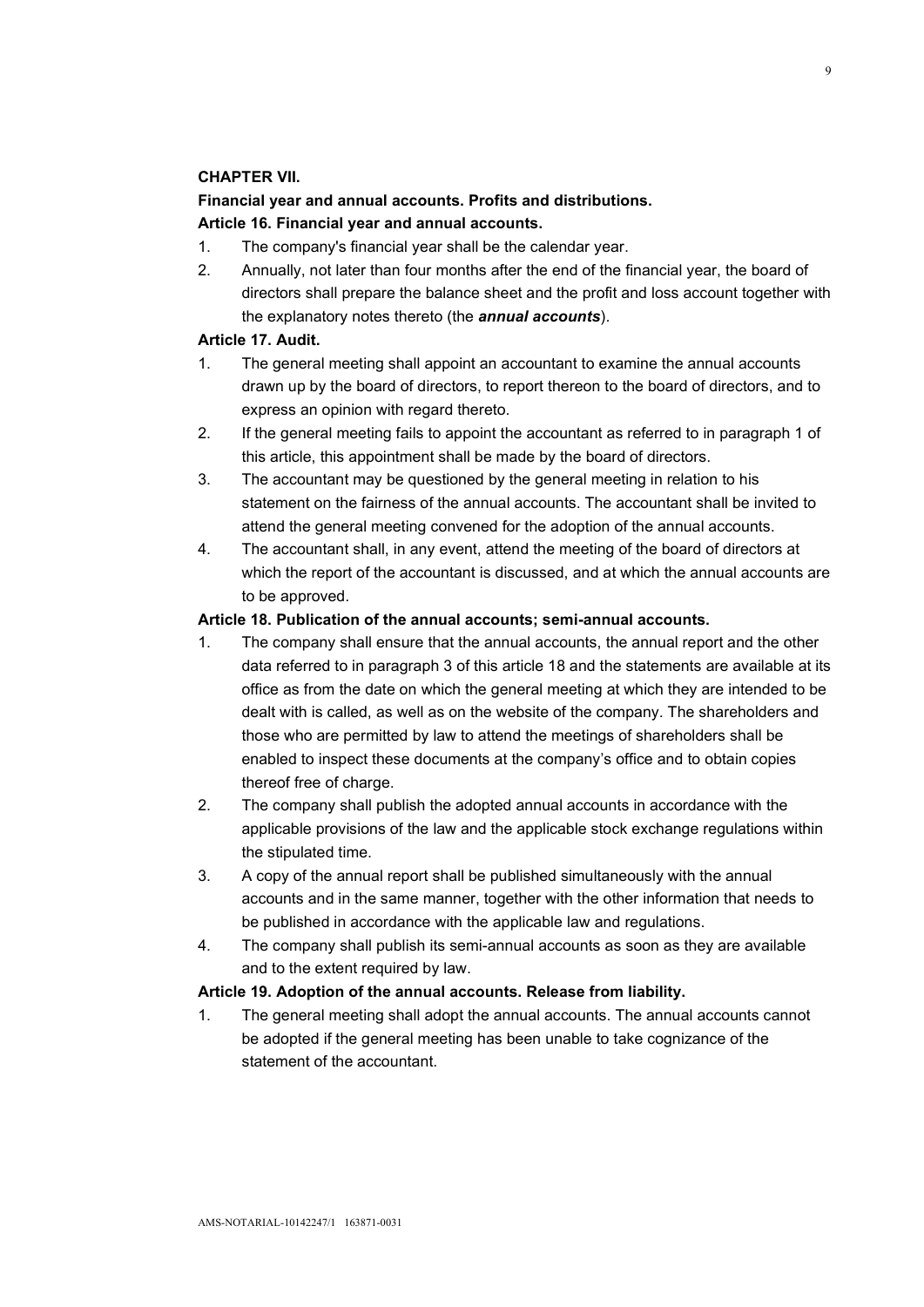2. At the general meeting at which it is resolved to adopt the annual accounts, a proposal concerning release of the members of the board of directors from liability for their respective duties, insofar as the exercise of such duties is reflected in the annual accounts or otherwise disclosed to the general meeting prior to the adoption of the annual accounts, shall be brought up separately for discussion. The scope of any such release from liability shall be subject to limitations by virtue of the law.

## Article 20. Profits, distributions and losses.

- 1. The company shall have a policy on reserves and dividends which shall be determined and may be amended by the board of directors. The adoption and thereafter each material change of the policy on reserves and dividends shall be discussed at the general meeting under a separate agenda item.
- 2. From the profits, shown in the annual accounts, as adopted, the general meeting shall determine which part shall be reserved. Any profits remaining thereafter shall be at the disposal of the general meeting. The board of directors shall make a proposal for that purpose. A proposal to pay a dividend shall be dealt with as a separate agenda item at the general meeting.
- 3. Distribution of dividends on the shares shall be made in proportion to the nominal value of each share.
- 4. If a loss was suffered during any one year, the board of directors may resolve to offset such loss by writing it off against a reserve which the company is not required to keep by virtue of the law.
- 5. The distribution of profits shall be made after the adoption of the annual accounts, from which it appears that the same is permitted.
- 6. The board of directors may, subject to due observance of the policy of the company on reserves and dividends, resolve to make an interim distribution.
- 7. At the proposal of the board of directors, the general meeting may resolve to make a distribution on shares wholly or partly not in cash but in shares.
- 8. The board of directors may, subject to due observance of the policy of the company on reserves and dividends, resolve that distributions to holders of shares shall be made out of one or more reserves.

## CHAPTER VIII.

# General meeting. Convocation. Decision-making process.

## Article 21. General meeting. Agenda annual general meeting.

Each financial year at least one general meeting shall be held within six (6) months after the close of the financial year. Other general meetings shall be held as often as the board of directors deems necessary.

## Article 22. Place of meetings. Notice.

1. General meetings shall be held at the place where the company has its official seat or in Amsterdam or at Schiphol (municipality of Haarlemmermeer) and shall be called by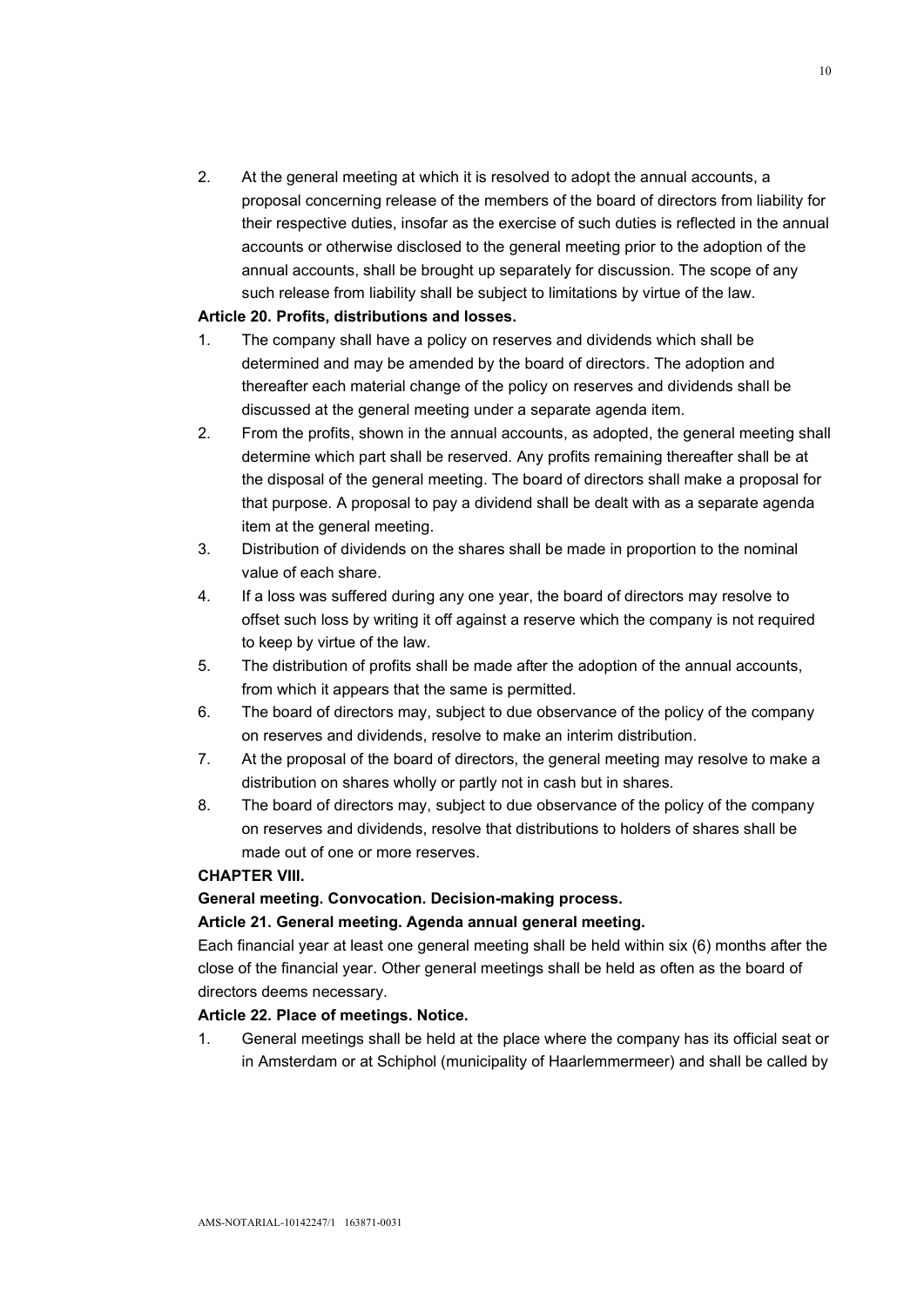the board of directors with due observance of applicable statutory provisions and the applicable stock exchange regulations.

- 2. All convocations of meetings of shareholders and all announcements, notifications and communications to shareholders shall be made by means of an announcement on the company's corporate website where such announcement shall remain accessible until the relevant general meeting, and furthermore, to the extent required, in another manner in accordance with the applicable stock exchange regulations.
- 3. The notice shall state the place, date and hour of the meeting and the agenda of the meeting as well as the other data required by law.

## Article 23. Rights at meetings and admittance.

- 1. Each shareholder entitled to vote and each usufructuary or pledgee of shares to whom the voting rights accrue shall be entitled to attend the general meetings, to address such meetings and to exercise his voting rights provided that the requirements of this article 23 have been met.
- 2. The right to take part in the meeting in accordance with paragraph 1 of this article above may be exercised by a proxy authorised in writing, provided that the power of attorney has been received by the board of directors not later than on the date mentioned in the notice of the meeting. The company offers those entitled to attend meetings the opportunity to notify the company by electronic means of communication of such a power of attorney.
- 3. When convening a general meeting, the board of directors shall determine that persons with the right to vote or attend meetings shall be considered those persons who have these rights at the twenty-eighth day prior to the day of the meeting (the record date) and are registered as such in a register to be designated by the board of directors for such purpose, irrespective whether they will have these rights at the date of the meeting. In addition to the record date, the notice of the meeting shall further state the manner in which shareholders and other parties with meeting rights may have themselves registered and the manner in which those rights can be exercised.
- 4. Prior to being allowed admittance to a meeting, each person entitled to vote or his proxy must sign the attendance list. The chairperson of the meeting may decide that the attendance list must also be signed by other persons present at the meeting.
- 5. The chairperson of the meeting shall decide whether persons other than those mentioned above in this Article 23 shall be admitted to the meeting.

#### Article 24. Chairperson of the meeting. Minutes.

1. The general meetings shall be presided over by the chairperson of the board of directors or, if he is absent, by the deputy chairperson of the board of directors, or, if the latter is also absent, by another non-executive director, appointed for that purpose by the non-executive directors present at the meeting.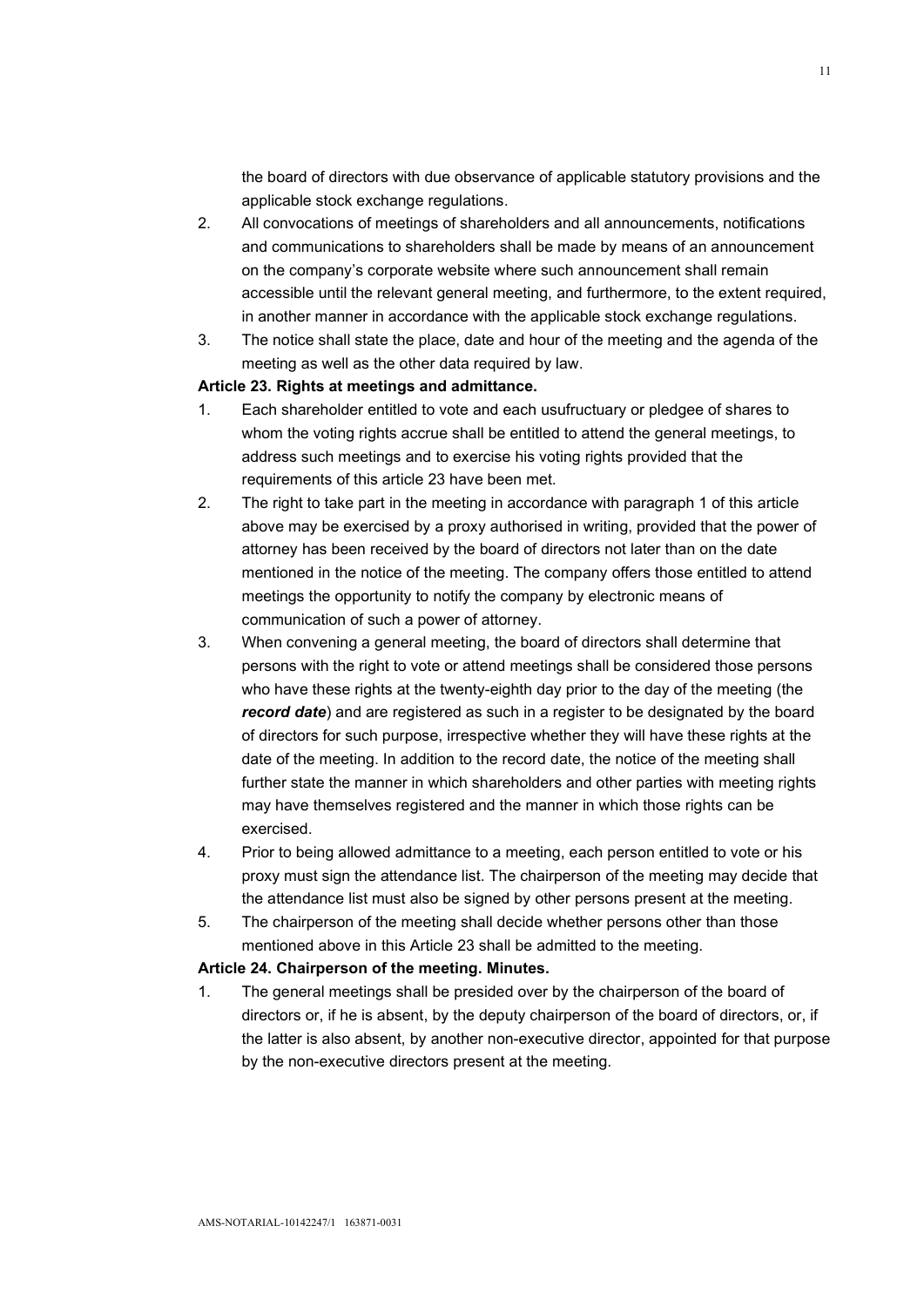2. Minutes shall be kept of the proceedings at the general meeting by a person designated as secretary of the meeting by the chairperson. The minutes shall be adopted by the chairperson and the secretary of the meeting and as evidence thereof shall be signed by them.

## Article 25. Voting. Adoption of resolutions.

- 1. Each share confers the right to cast one vote. Shares in respect of which the law determines that no votes may be cast shall be disregarded for the purposes of determining the proportion of shareholders voting, present or represented or the proportion of the share capital present or represented.
- 2. Valid resolutions of the general meeting can only be adopted at a general meeting for which notice is given and which is held in accordance with the relevant provisions of the law and of these articles of association.
- 3. Unless the law or these articles of association provide for a greater majority, all resolutions of the general meeting shall be adopted by an absolute majority of the votes cast. Blank and invalid votes and abstentions shall not be counted as votes cast.
- 4 All votes shall be cast in writing or electronically. The chairman of the meeting may, however, determine that voting by raising hands or in another manner shall be permitted.
- 5. Voting by acclamation shall be permitted if none of the shareholders present objects. If it concerns the holding of a vote on persons, anyone present at the meeting with voting rights may demand a vote by secret ballot. Votes by secret ballot shall be cast by means of secret, unsigned ballot papers.
- 6. Without prejudice to the other provisions of this Article 30, the company shall determine for each resolution passed:
	- (a) the number of shares on which valid votes have been cast;
	- (b) the percentage that the number of shares as referred to under a. represents in the issued share capital;
	- (c) the aggregate number of votes validly cast; and
	- (d) the aggregate number of votes cast in favour of and against a resolution, as well as the number of abstentions.

# CHAPTER IX.

# Amendment articles of association and dissolution. Liquidation.

# Article 26. Amendment of articles of association and dissolution.

A resolution of the general meeting to amend the articles of association or to dissolve the company can only be adopted pursuant to a prior proposal of the board of directors.

# Article 27. Liquidation.

1. If the company is dissolved by a resolution of the general meeting, the executive directors shall be charged with the liquidation of the company's assets and the nonexecutive directors with the supervision thereof.